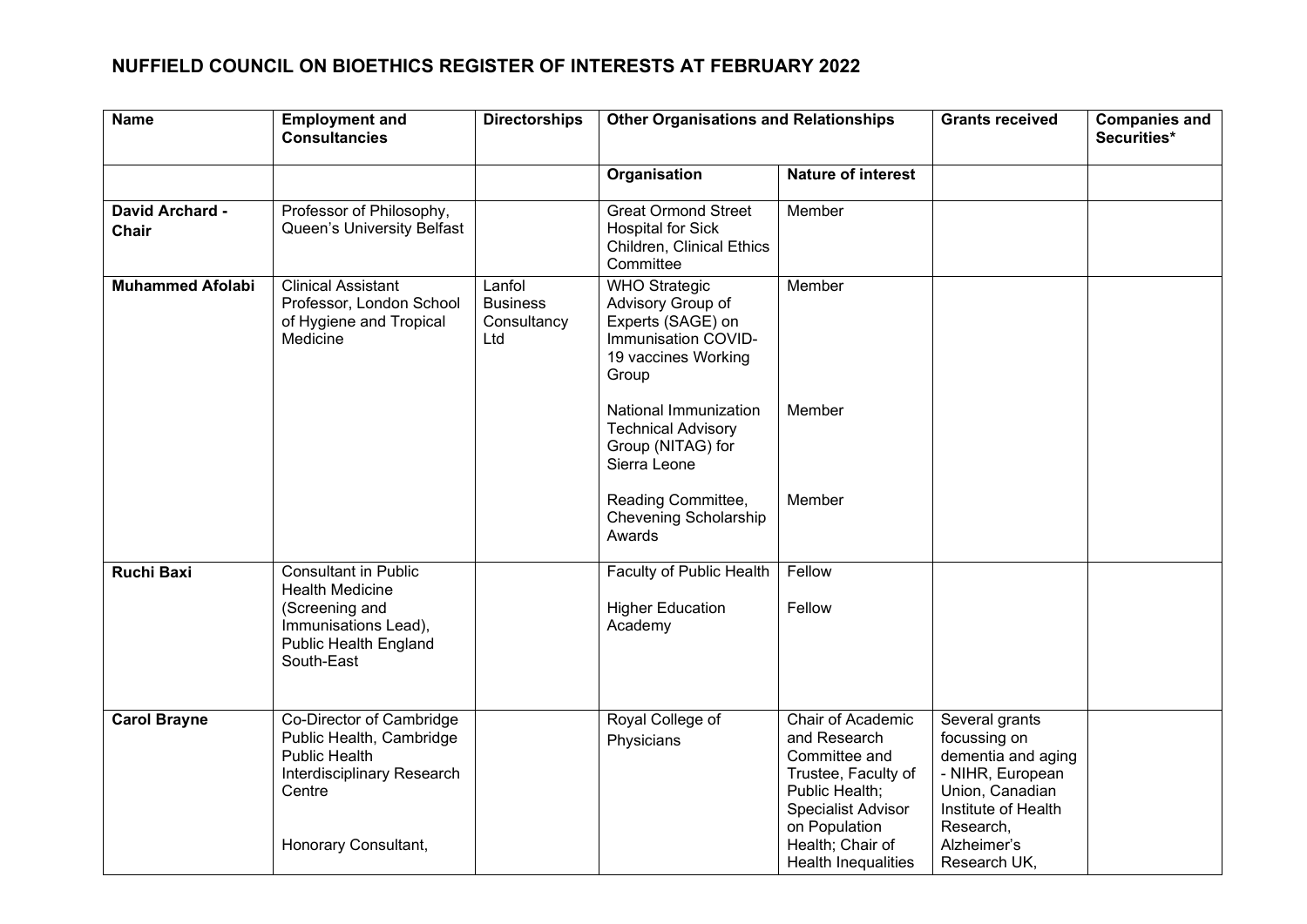|                             | <b>Public Health England</b>                                                              |                                  |                                      | Advisory                                                  | National Institute on                                                                              |                                                       |
|-----------------------------|-------------------------------------------------------------------------------------------|----------------------------------|--------------------------------------|-----------------------------------------------------------|----------------------------------------------------------------------------------------------------|-------------------------------------------------------|
|                             | Honorary Public Health<br>Consultant,<br>Cambridge and                                    |                                  | Alzheimer's Society                  | Committee<br>Co-Chair Research<br><b>Strategy Council</b> | Aging and<br>Alzheimer's Society                                                                   |                                                       |
|                             | Peterborough Foundation<br><b>Trust and Cambridge</b>                                     |                                  | Faculty of Public Health             | Fellow                                                    |                                                                                                    |                                                       |
|                             | <b>University Health Partners</b>                                                         |                                  | Royal College of<br>Physicians       | Fellow                                                    |                                                                                                    |                                                       |
|                             |                                                                                           |                                  | Academy of Medical<br>Sciences       | Fellow                                                    |                                                                                                    |                                                       |
|                             |                                                                                           |                                  | Institute of Learning ad<br>Teaching | Member                                                    |                                                                                                    |                                                       |
|                             |                                                                                           |                                  | <b>High Education</b><br>Academy     | Fellow                                                    |                                                                                                    |                                                       |
|                             |                                                                                           |                                  | Royal Society of Arts                | Fellow                                                    |                                                                                                    |                                                       |
|                             |                                                                                           |                                  |                                      |                                                           |                                                                                                    |                                                       |
| <b>Simon Burall</b>         | Programme and Project<br>Director and facilitator,<br>Involve<br>Director, Mangorolla CIC | The Global<br>Outlook<br>Company | <b>Liberal Democrats</b>             | Member and<br>Convenor of<br>Constituency<br>Executive    | Deepmind (financial<br>year 2017 / 2018) -<br>to deliver interactive<br>stakeholder<br>roundtables | East to South<br>East (Company<br>number<br>03525804) |
|                             | Director, Burall<br><b>Development Limited</b>                                            |                                  |                                      |                                                           |                                                                                                    |                                                       |
| <b>Victoria Butler-Cole</b> | Barrister (self-employed)                                                                 |                                  | <b>Western Circuit</b>               | Recorder                                                  |                                                                                                    |                                                       |
| QC                          |                                                                                           |                                  | <b>JUSTICE</b>                       | Member of the<br>Council                                  |                                                                                                    |                                                       |
|                             |                                                                                           |                                  | <b>Medical Mediation</b>             | Advisor                                                   |                                                                                                    |                                                       |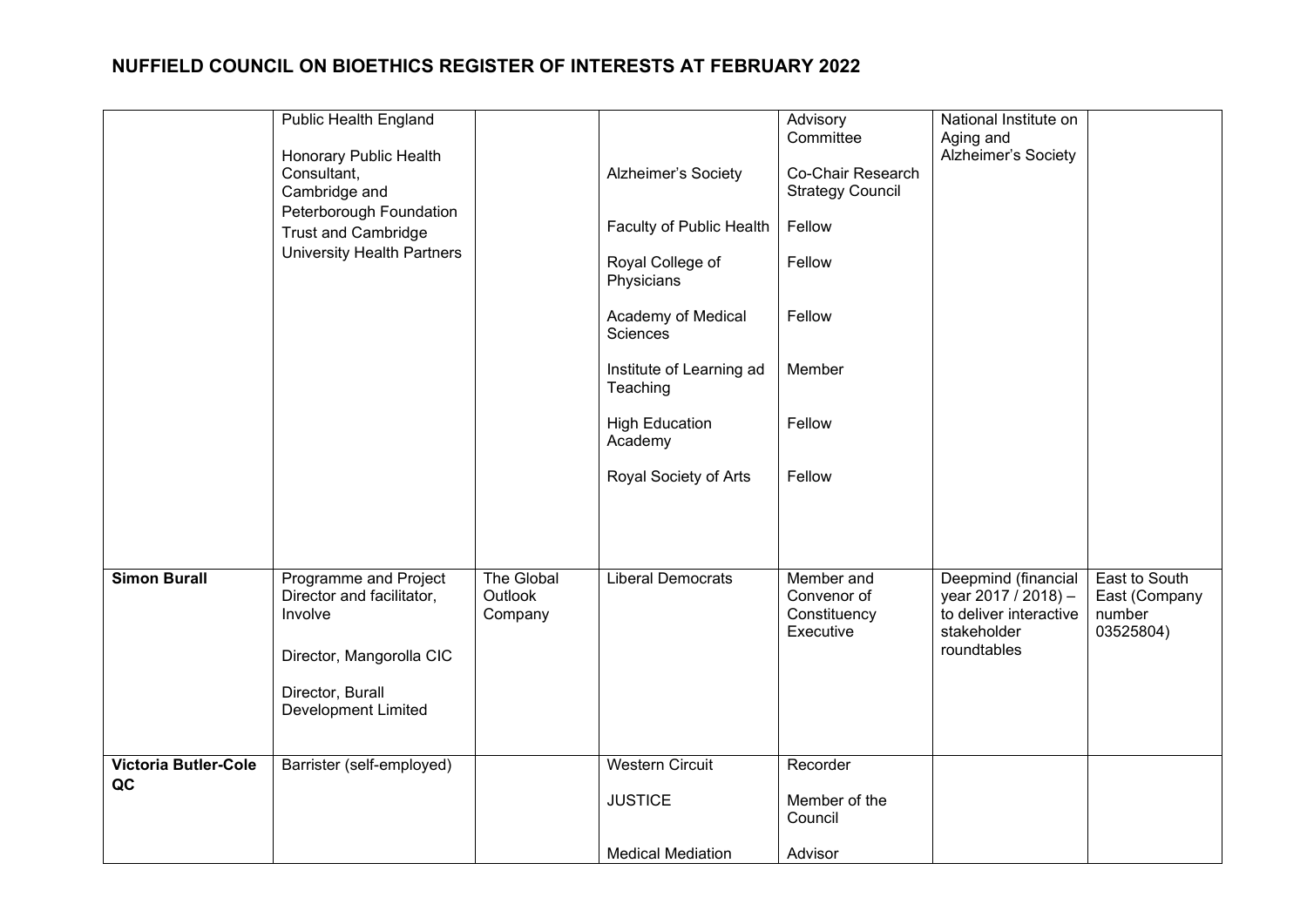|                           |                                                                      | Foundation                                                                                    |                                      |                                                                                                                     |  |
|---------------------------|----------------------------------------------------------------------|-----------------------------------------------------------------------------------------------|--------------------------------------|---------------------------------------------------------------------------------------------------------------------|--|
| <b>Clare Chambers</b>     | <b>Reader in Political</b><br>Philosophy, Jesus College<br>Cambridge |                                                                                               |                                      |                                                                                                                     |  |
| <b>Melanie Challenger</b> | Freelance Writer and<br>Researcher                                   |                                                                                               |                                      |                                                                                                                     |  |
| John Coggon               | Professor of Law,<br>University of Bristol                           | UK Faculty of Public<br>Health<br>UK faculty of Public<br>Health ethics<br>committee / Ethics | Honorary Member<br>Member            | Co-investigator on<br><b>Tackling Root</b><br>Causes Upstream<br>of Unhealthy Urban<br>Development<br>funded by the |  |
|                           |                                                                      | Special Interest Group<br><b>British Medical Journal</b><br>ethic committee                   | Member                               | United Kingdom<br>Prevention<br>Research<br>Partnership                                                             |  |
|                           |                                                                      | Society of Legal<br>Scholars                                                                  | Member                               | Holder of a<br><b>Wellcome Trust</b><br>Master's                                                                    |  |
|                           |                                                                      | Health Care Analysis;<br>Journal of Bioethical<br>Inquiry; Public Health<br><b>Ethics</b>     | <b>Editorial Board</b><br>Membership | Programme Award<br>in Humanities and<br>Social Science                                                              |  |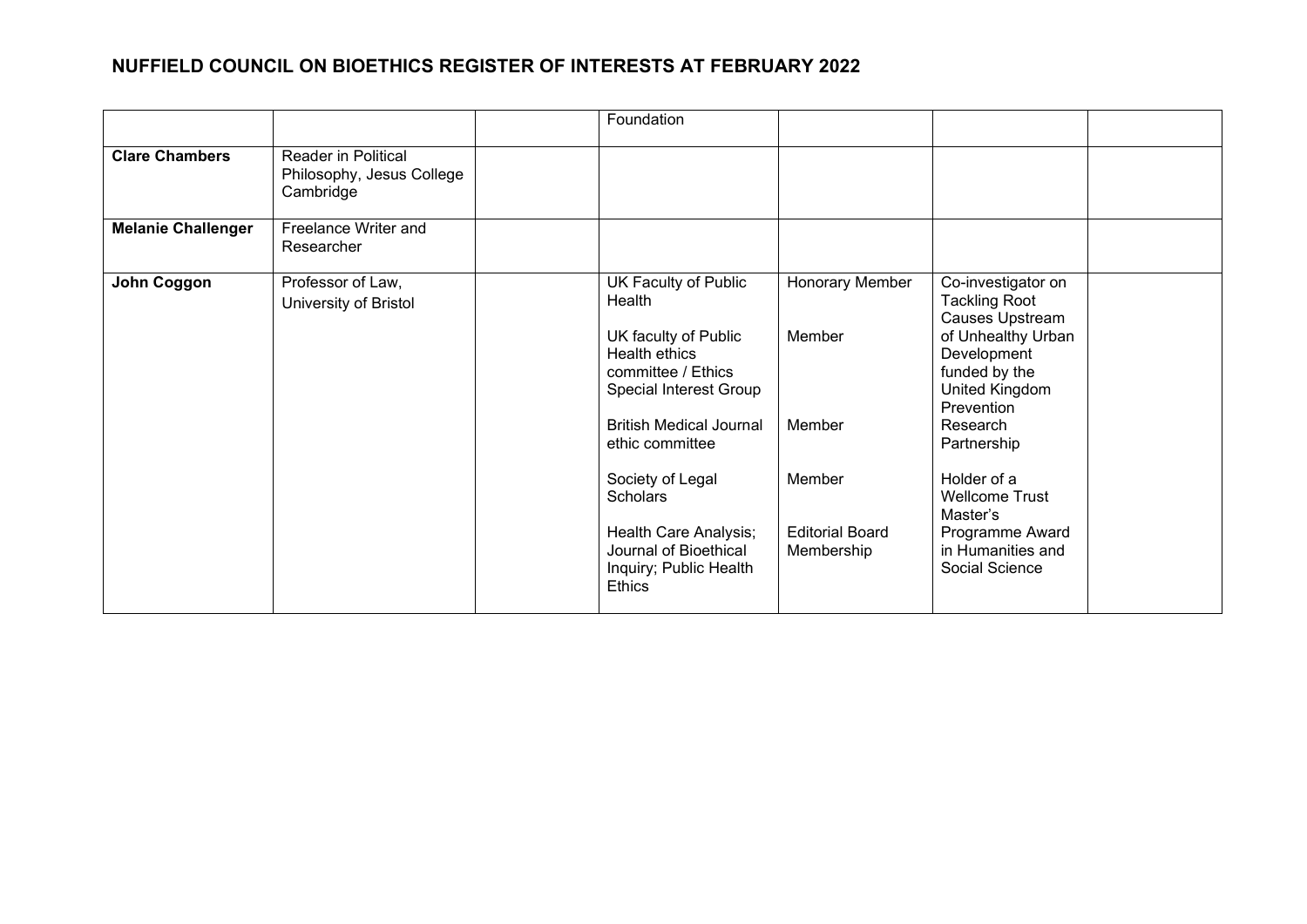| <b>Frances Flinter</b> | <b>Emeritus Consultant in</b><br><b>Clinical Genetics and</b><br>former Caldicott Guardian,<br>Guy's & St Thomas NHS<br><b>Foundation Trust</b>                    | Royal College of<br>Physicians<br>Royal College of<br>Paediatrics and Child<br>Health<br><b>British Medical</b><br>Association<br>AlportUK | Fellow<br>Fellow<br>Member<br>Trustee                                                                               |                                                                                        |  |
|------------------------|--------------------------------------------------------------------------------------------------------------------------------------------------------------------|--------------------------------------------------------------------------------------------------------------------------------------------|---------------------------------------------------------------------------------------------------------------------|----------------------------------------------------------------------------------------|--|
|                        |                                                                                                                                                                    | Friends of Guy's and St<br>Thomas' Hospital<br><b>Human Fertilisation</b><br>and Embryology<br>Authority                                   | Trustee<br>Licence reviewer<br>(Pre-implantation<br>Genetic Diagnosis /<br>Mitochondrial<br>Replacement<br>Therapy) |                                                                                        |  |
| <b>Elaine Gadd</b>     | Consultant, Bioethics<br>Department, Council of<br>Europe<br>Medical Member, First-tier<br><b>Tribunal (Social</b><br>Entitlement Chamber),<br>Ministry of Justice | <b>British Medical</b><br>Association                                                                                                      | Member                                                                                                              |                                                                                        |  |
| <b>Anne Kerr</b>       | Head of School of Social &<br><b>Political Sciences</b><br>(Sociology), University of<br>Glasgow                                                                   | <b>Wellcome Trust</b><br><b>Humanities and Social</b><br><b>Science Selection</b><br>Panel<br>Labour Party                                 | Member<br>Member                                                                                                    | Wellcome Trust,<br>Senior Investigator<br>Award in<br>Humanities and<br>Social Science |  |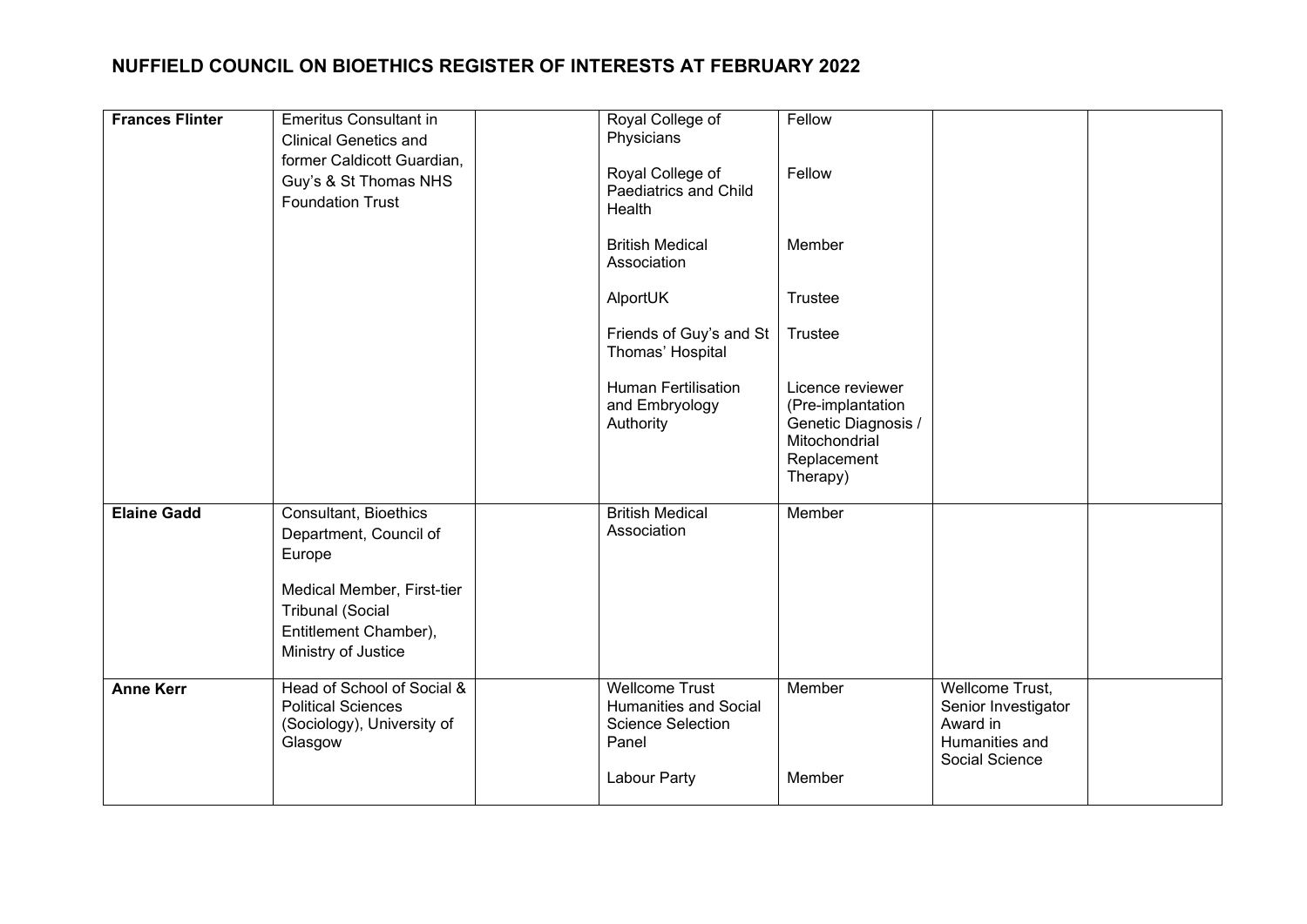| <b>Michael Reiss</b>                | Professor of Science<br>Education and self-<br>employed, University<br>College London                                                                                                                                                                     | Journal of Moral<br><b>Education Trust</b><br><b>Charles Darwin Trust</b><br>Compassion in World<br>Farming<br>International Society for<br>Science and Religion                                                                                                                                                        | Trustee<br>Trustee<br><b>Trustee</b><br>President                             | Royal Society of<br>Chemistry,<br><b>Templeton World</b><br>Charity Foundation,<br>Royal Yachting<br>Association,<br>Education<br>Endowment<br>Foundation,<br><b>Templeton Religion</b><br>Trust, The Wildlife<br>Trust |  |
|-------------------------------------|-----------------------------------------------------------------------------------------------------------------------------------------------------------------------------------------------------------------------------------------------------------|-------------------------------------------------------------------------------------------------------------------------------------------------------------------------------------------------------------------------------------------------------------------------------------------------------------------------|-------------------------------------------------------------------------------|-------------------------------------------------------------------------------------------------------------------------------------------------------------------------------------------------------------------------|--|
| Selena Stellman                     | GP, North End Medical<br>Centre, London                                                                                                                                                                                                                   |                                                                                                                                                                                                                                                                                                                         |                                                                               |                                                                                                                                                                                                                         |  |
| <b>Mehrunisha</b><br><b>Suleman</b> | Post Doctoral Researcher,<br>University of Cambridge<br>Researcher - Genomics,<br>Islamic Ethics, and Public<br>Engagement (GIEPE):<br>Towards Bridging the<br>Knowledge and<br>Communications Gaps -<br>funded by Qatar National<br>Research Fund (QNRF) | St Edmund's College,<br>Cambridge<br>Center for Islam and<br>Medicine<br><b>Uhuru Peaceful Trust</b><br><b>Ethical Creation of New</b><br>Kinds of Persons<br>(project run by Scottish<br>Council on Human<br>Bioethics)<br><b>Muslim Perspectives</b><br>on Elderly and End of<br>Life Care -<br>collaboration between | Senior Member<br>Trutstee<br>Trustee<br>Member<br>Co-editor / co-<br>convenor |                                                                                                                                                                                                                         |  |